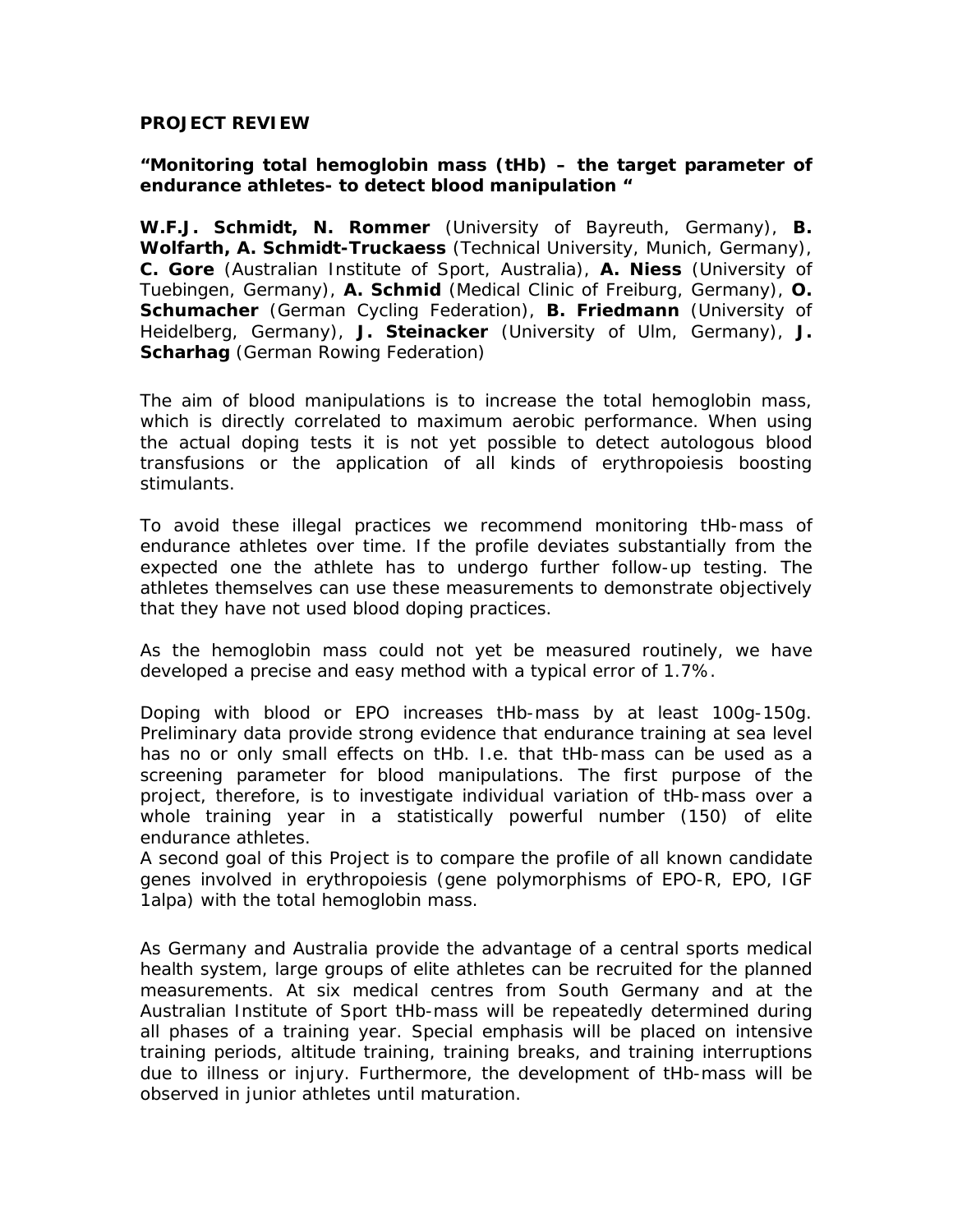## **"Monitoring total hemoglobin mass (tHb) – the target parameter of endurance athletes- to detect blood manipulation "**

**W.F.J. Schmidt, N. Rommer** (University of Bayreuth, Germany), **B. Wolfarth, A. Schmidt-Truckaess** (Technical University, Munich, Germany), **C. Gore** (Australian Institute of Sport, Australia), **A. Niess** (University of Tuebingen, Germany), **A. Schmid** (Medical Clinic of Freiburg, Germany), **O. Schumacher** (German Cycling Federation), **B. Friedmann** (University of Heidelberg, Germany), **J. Steinacker** (University of Ulm, Germany), **J. Scharhag** (German Rowing Federation)

## **Results and Conclusions**

Doping with blood transfusions or stimulation of the erythropoietic system by various growth factors (e.g. protein-based erythropoiesis stimulating agents, EPO-mimetics, HIF stabilizers) has become a major problem in all endurance sports disciplines. The aim of all these manipulations is to increase total hemoglobin mass (tHb-mass), which is directly correlated with maximum aerobic performance.

The aim of the present project was to determine the normal variation of tHbmass in elite endurance athletes over a period of at least one year and to quantify the effects of possible confounding factors (e.g. altitude, illness/injury). The final goal was to create reference values for tHb-mass of elite athletes which can be included into statistical models to judge the probability of blood manipulation.

In total, data of 327 elite athletes (228 males, 99 females) from Germany and Australia were collected. The disciplines were Nordic Skiing  $(n=97)$ , Swimming (n=57), Cycling (n=53), Rowing and Kayaking (n=45), Running and Walking (n=32), Triathlon (n=16), and Australian Football (n=27). The mean number of tests per athlete was  $5.0 \pm 3.1$  over a period of at least one year.

The most important result was the relatively low oscillation of tHb-mass over the period of one year and longer. This is reflected by a CV of 3.28% which is lower than the CV obtained for haemoglobin concentration or hematocrit (4.4%; 5.05%). When correcting for the confounding factors "altitude", "illness/injury", and "age less than 21 yrs" the weighted CV was only 2.75% (2.59% males, 3.05% females).

The effect of altitude depends on its dosage and form of application. 3-4 weeks of conventional altitude training increases tHb-mass by ~7% whereas the Live High Train Low-protocol shows no effect. When Kenyan athletes commute to low altitude the opposite effect in the same magnitude was observed. Severe inflammation or infection and severe injuries lasting more